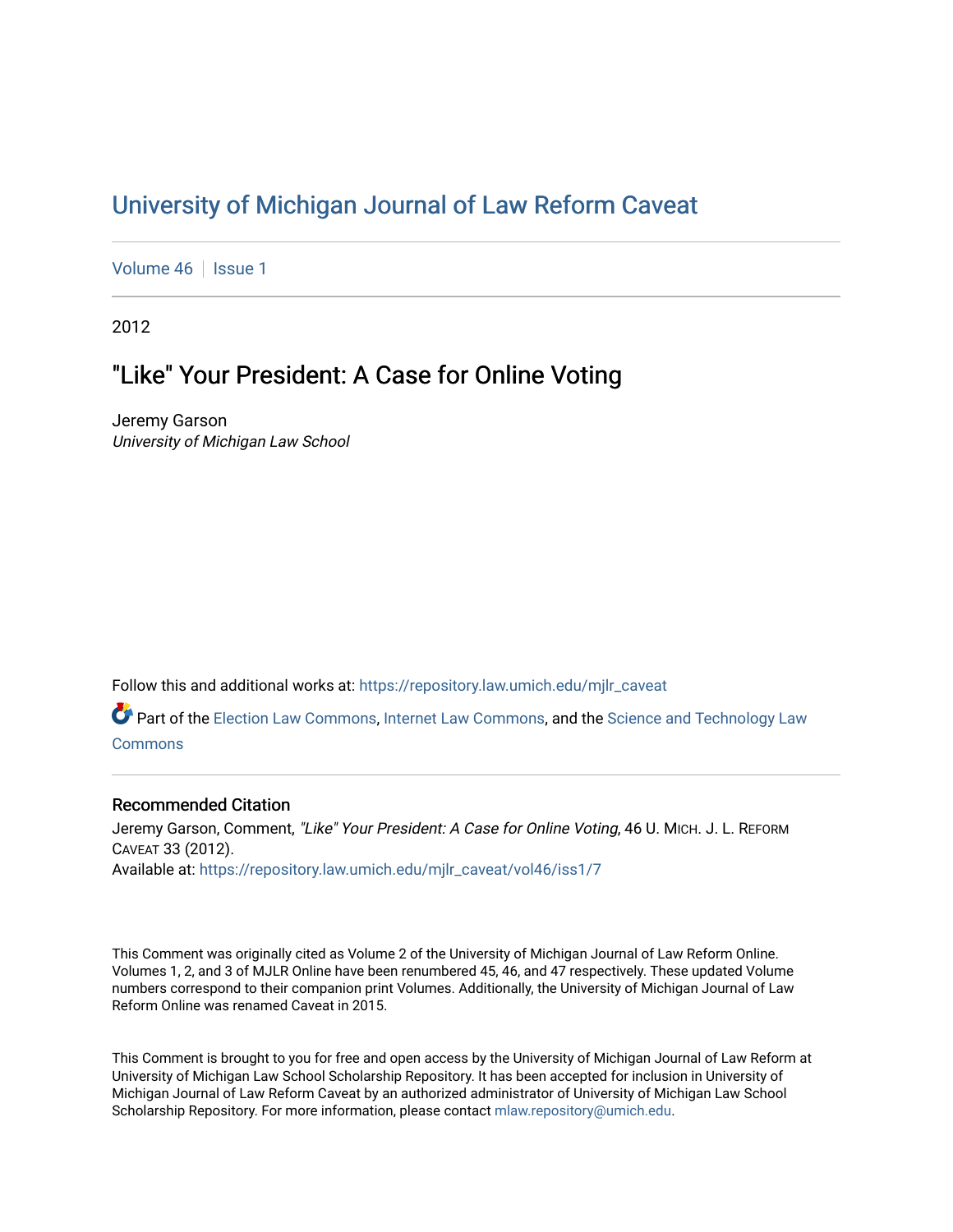# **OURNAL** *of* **LAW REFORM ONLINE** J

### COMMENT

#### **"LIKE" YOUR PRESIDENT: A CASE FOR ONLINE VOTING**

Jeremy Garson[\\*](#page-1-0)

In the wake of Hurricane Sandy, New Jersey allowed displaced residents to vote in the  $2012$  $2012$  $2012$  elections by email.<sup>1</sup> The option to vote online has been available to military members stationed overseas since [2](#page-1-2)009.<sup>2</sup> New Jersey's decision to open online voting to civilians raises the question of why this shift didn't take place sooner. Assuming New Jersey's system holds up under postelection scrutiny, why not utilize it to the fullest extent possible? $3$ 

Online voter registration is already permitted by eleven states,<sup>[4](#page-1-4)</sup> including the liberal, infrastructure-rich, population-heavy California and the conservative, sparsely populated Alaska.<sup>[5](#page-1-5)</sup> Extending the registration system to voting itself could save taxpayers significant amounts of money,<sup>[6](#page-1-6)</sup> encourage young

<sup>\*</sup> J.D. Candidate, May 2014, University of Michigan Law School.

<span id="page-1-1"></span><span id="page-1-0"></span><sup>1.</sup> Ginger Gibson, New Jersey to Allow Voting ay Email and Fax, POLITICO (Nov. 4, 2012, 1:33 PM), http://www.politico.com/news/stories/1112/83282.html.

<span id="page-1-2"></span><sup>2.</sup> See Electronic Options Move the Vote, MYARMYBENEFITS (last visited March 20, 2013),

http://myarmybenefits.us.army.mil/Home/News\_Front/Electronic\_options\_move\_the\_vote.ht ml (describing the Federal Voting Assistance Program, which has been available since 2009 and allows military personnel to submit their absentee ballots by email, fax, or online delivery system).

<span id="page-1-3"></span><sup>3.</sup> To be clear, this Comment is advocating for online voting, not necessarily voting by email, which would give rise to additional security concerns.

<span id="page-1-4"></span><sup>4.</sup> Scott Keyes, The Next Frontier in Voting Rights: Online Voter Registration, THINKPROGRESS (Apr. 11, 2011, 7:25 PM), http://thinkprogress.org/justice/2011/04/11/176987 /the-next-frontier-in-voting-rights-online-voter-registration/?mobile=nc (noting that "11 states across the ideological spectrum have opted to permit residents to register via the Internet").

<span id="page-1-5"></span><sup>5.</sup> State by State: Presidential Voting History, KRDO (Nov. 5, 2012, 3:00 AM), http://www.krdo.com/news/2012-elections/-/13062696/17100258/-/1uwr8jz/-/index.html (showing California's history of voting Democrat and Alaska Republican).

<span id="page-1-6"></span>Cf. Erin Ferns Lee, Online Voter Registration: A New and Inexpensive Way to Register Voters?, PROJECT VOTE (Jan. 14, 2012), http://www.projectvote.org/blog/2010/01/onli ne-voter-registration-a-new-and-inexpensive-way-to-register-voters/ (discussing the fact that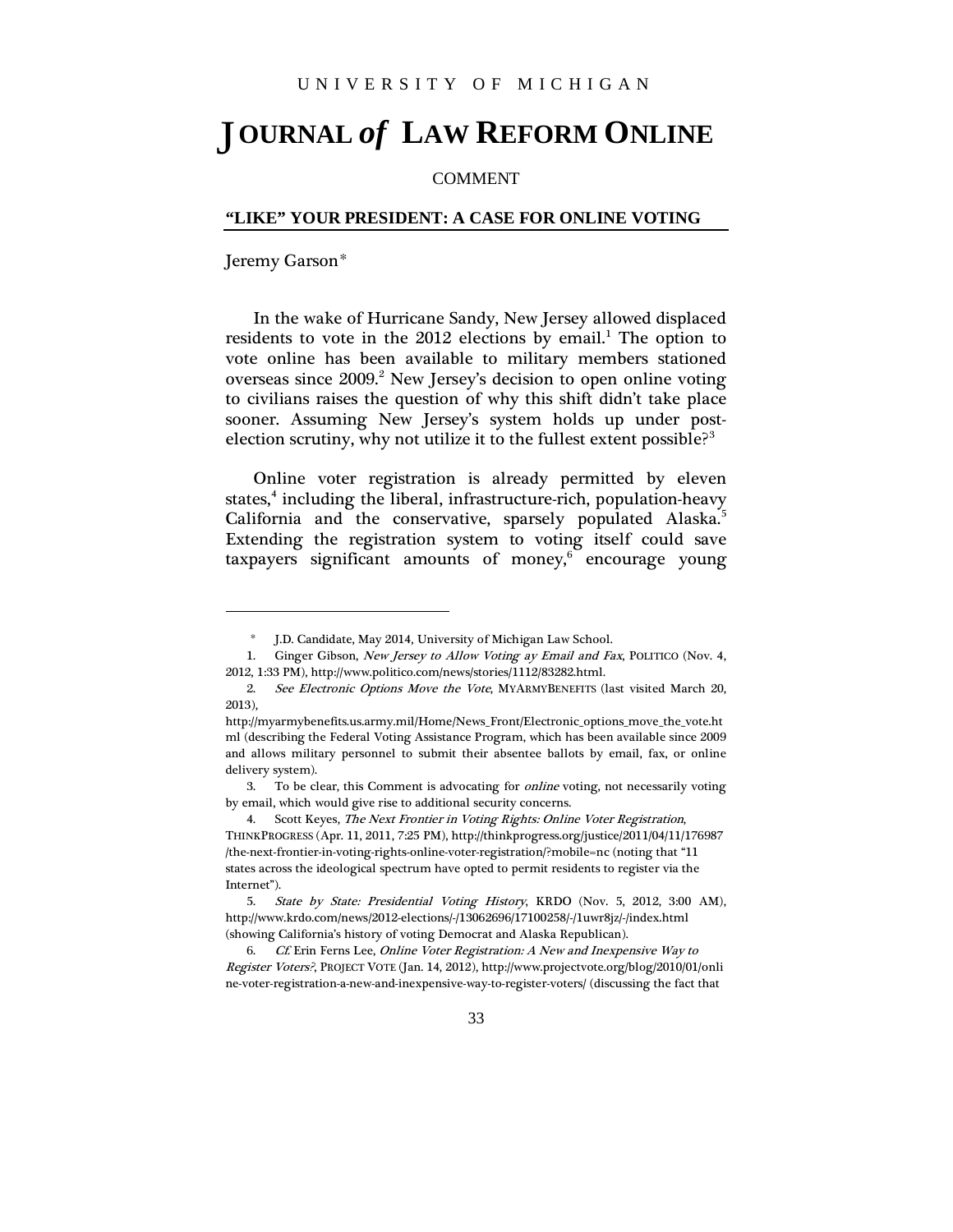people to get involved in politics early on, and provide millions of Americans with a more convenient way to vote.

These benefits have been realized in the past. In 2000, before the Internet had found a place in most American homes,<sup>[7](#page-2-0)</sup> the Arizona Democratic Party allowed primary voters to vote digitally. Turnout among Internet voters nearly matched that of mail-in ballot voters and in-person voters, and there were no reports of voting fraud.<sup>[8](#page-2-1)</sup> The system was relatively simple. Voters were sent a voter certificate and PIN number, which they used, along with information from two forms of identification, to vote on a website. Once they voted, the PIN number was "punched" so that it could not be used again.<sup>[9](#page-2-2)</sup> Considering that Arizona was able to run a successful Internet vote in 2000, it is not a stretch to say that after nearly twelve years of advancements in computer technology, America would be capable of making secure online voting available to the general public.<sup>[10](#page-2-3)</sup>

Indeed, a number of State Bar Associations—including Illinois,<sup>[11](#page-2-4)</sup> Florida,<sup>[12](#page-2-5)</sup> Texas,<sup>[13](#page-2-6)</sup> and others<sup>[14](#page-2-7)</sup>—already use online

<span id="page-2-3"></span><span id="page-2-2"></span>10. For more background on the Arizona election and other early attempts at online voting, see Rachel Gibson, Elections Online: Assessing Internet Voting in Light of the Arizona Democratic Primary, 116 POL. SCI. Q. 561 (2001).

<span id="page-2-4"></span>11. Online Voting in ISBA Elections, ILL. ST. B. ASS'N, http://www.isba.org/leadership/el ections/online (last visited Nov. 9, 2012).

online registration in Maricopa County, Arizona cost \$0.03 per voter compared to \$0.83 for paper registration).

<span id="page-2-0"></span><sup>7.</sup> See Nation Online: Entering the Broadband Age, NAT'L TELECOMM. & INFO. ADMIN. (Sept. 30, 2004), http://www.ntia.doc.gov/report/2004/nation-online-entering-broadband-age (showing in Figure 1 that less than 50% of American households had an internet connection up until September 2001).

<span id="page-2-1"></span><sup>8.</sup> See Jodi Kantor, Arizonians Vote in Their Pajamas, SLATE (Mar. 15, 2000, 3:00 AM), http://www.slate.com/articles/news\_and\_politics/net\_election/2000/03/arizonans\_vote\_in\_their \_pajamas.html (reporting that there were no reports of "hacking, mass vote-robbing, downed servers, corrupted data, [or] not-so-secret balloting").

<sup>9.</sup> Id.

<span id="page-2-5"></span><sup>12.</sup> E-Voting For Bar Elections Becomes a Reality, FLA. B. NEWS (Jan. 15, 2001), http://www.floridabar.org/DIVCOM/JN/jnnews01.nsf/cb53c80c8fabd49d85256b5900678f6c/5 8d83abac1668fb685256b100070a7b3!OpenDocument&Highlight=0,Evoting,for,bar,elections.

<span id="page-2-6"></span><sup>13.</sup> Vote in the State Bar Referendum, 74 TEX. B.J. 113 (2011) (describing the process for online voting).

<span id="page-2-7"></span><sup>14.</sup> Melody Finnemore, Madame Precedent: Osb's New President Outlines Clear Set of Objectives, 65 OR. ST. B. BULL. 9 (2005); Keith B. Norman, Coming This Spring: Online Voting For State Bar Elections, 70 ALA. LAW. 409 (2009); Michael H. Rubin, Carbon Paper & the Computer Revolution, 49 LA. B.J. 434 (2002).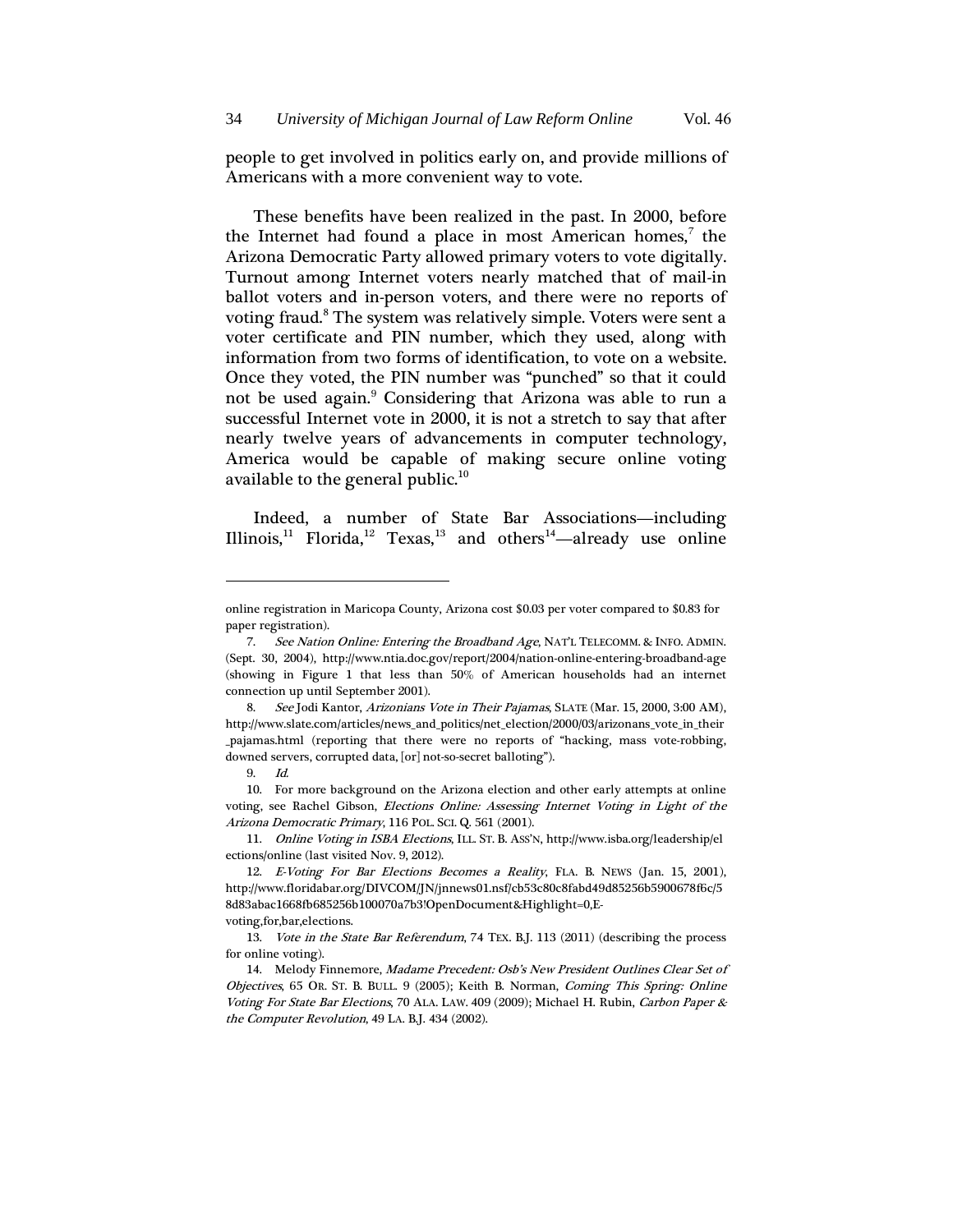voting.<sup>[15](#page-3-0)</sup> Texas has nearly 90,000 active members of its bar,<sup>[16](#page-3-1)</sup> and Florida clears the 90,000 mark with room to spare.<sup>[17](#page-3-2)</sup> Additionally, other nations, such as Norway, have made the option of voting online in national elections available to the general public with success.<sup>[18](#page-3-3)</sup> Therefore, it cannot be said that online voting is only feasible on a small scale.

The normative appeal of online voting in the general election is significant. In 2008, President Obama garnered the largest percentage of American adult votes in decades and still failed to secure support from 70% of all eligible voters.<sup>[19](#page-3-4)</sup> Former President Bill Clinton was unable to win the votes of even a quarter of eligible voters (24% both times).<sup>[20](#page-3-5)</sup> Indeed, voter turnout numbers in America are far lower than those of other wealthy nations,<sup>[21](#page-3-6)</sup> which serves as a black mark on the United States' record as a world leader of democratic values.

There are different ways to mitigate this problem, including allowing citizens to register on election day, instituting early

<span id="page-3-0"></span><sup>15.</sup> Cf. Notice By The Board of Elections, AMERICAN BAR ASSOCIATION (last visited March 20, 2013), http://www.americanbar.org/groups/leadership/house\_of\_delegates/2009\_n otice.html (detailing the jurisdictions holding elections and the positions to be voted on).

<span id="page-3-1"></span><sup>16.</sup> See About us: FAQs, ST. B. OF TEX., http://www.texasbar.com/AM/Template.cfm?Sec tion=About\_Us\_FAQs&Template=/CM/HTMLDisplay.cfm&ContentID=18680 (last visited Nov. 9, 2012).

<span id="page-3-2"></span><sup>17.</sup> Frequently Asked Questions About the Florida Bar, THE FLA. B., http://www.floridabar.org/tfb/flabarwe.nsf/f6301f4d554d40a385256a4f006e6566/47fc0a8f415 a11d285256b2f006ccb83?opendocument#How%20many%20lawyers%20are%20licensed%2 0to (last visited Nov. 9, 2012).

<span id="page-3-3"></span><sup>18.</sup> See Steve Friess, Email Voting in New Jersey Could be Rife With Cyber Snafus, POLITICO (Nov. 5, 2012, 10:26 AM), http://www.politico.com/news/stories/1112/83322.html (noting that "the European Union's Office for Democratic Institutions and Human Rights issued a 21-page report declaring it mostly successful"). For more information on Norway's online voting system. See Ben Goldsmith, Internet Voting: IFES Watches as Norway Votes from the Comfort of Home, INT'L FOUND. FOR ELECTORAL SYSTEMS (Sept. 27, 2011), http://www.ifes.org/Content/Publications/Articles/2011/Internet-Voting-IFES-Watches-as-Norway-Votes-from-the-Comfort-of-Home.aspx.

<span id="page-3-4"></span><sup>19.</sup> These individuals either did not vote or voted for another candidate (such as John McCain).

<span id="page-3-5"></span><sup>20.</sup> See Keyes, supra note 4. Again, these individuals either did not vote or voted for another candidate (in this case, the main alternative candidates were George H.W. Bush and Robert Dole).

<span id="page-3-6"></span><sup>21.</sup> Howard Steven Friedman, American Voter Turnout Lower Than Other Wealthy Nations, THE HUFFINGTON POST (July 10, 2012, 11:42 AM), http://www.huffingtonpost.com/h oward-steven-friedman/voter-turnout-europe-america\_b\_1660271.html.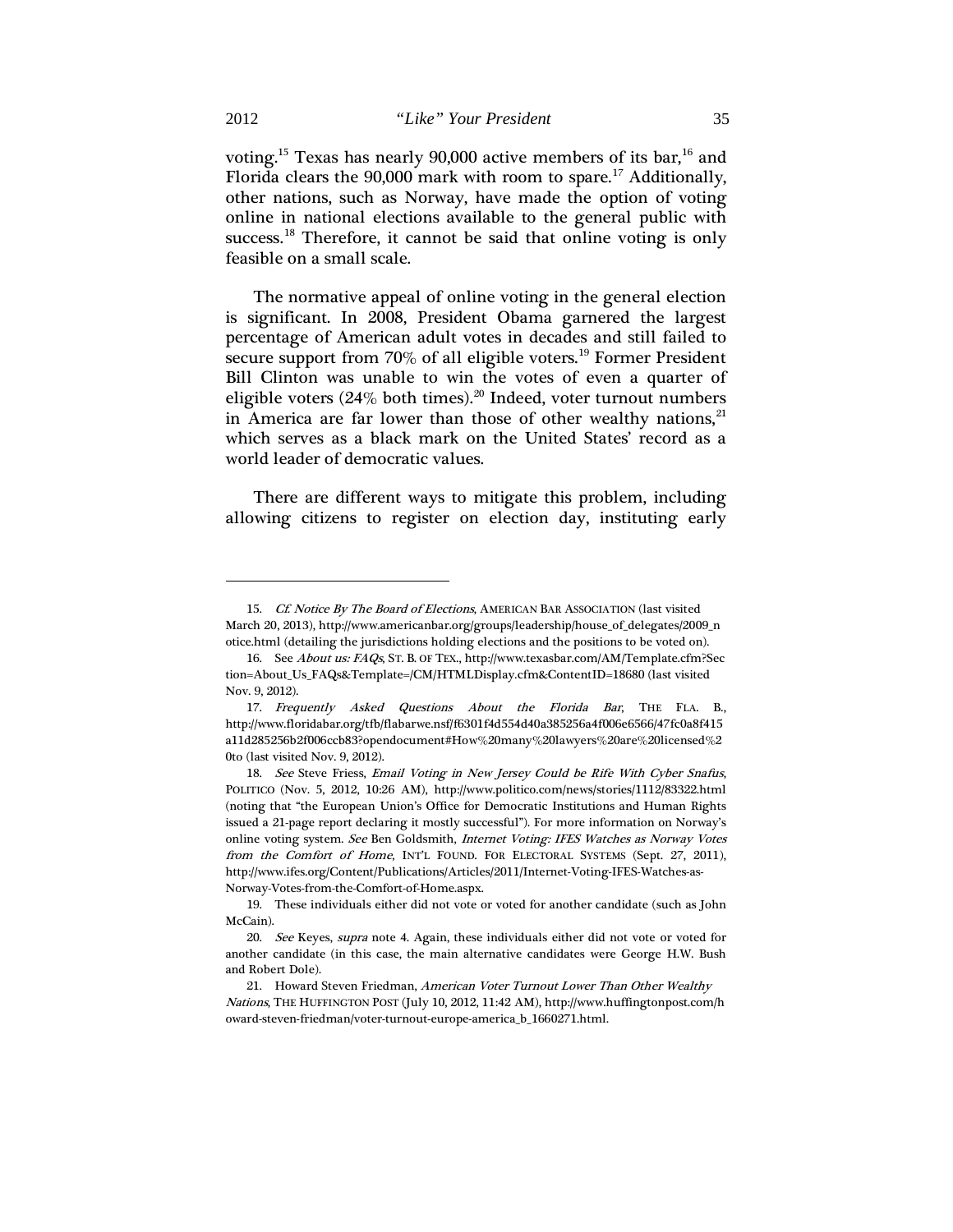voting, and moving Election Day from Tuesday to the weekend.<sup>[22](#page-4-0)</sup> While such changes would certainly encourage participation, they still require citizens to be physically present at the polls. This requirement allows a multitude of variables to depress voter turnout, including, but certainly not limited to, long wait times, inclement weather, poor access to transportation, and work schedules. Online voting, on the other hand, would not be nearly as affected by such issues and would have the added benefit of shortening the lines for those who chose to vote in person. It would also likely increase turnout among younger generations,<sup>[23](#page-4-1)</sup> which have a reputation for being less likely to vote.

There are, of course, disadvantages. For instance, minority populations are significantly less likely to have Internet access in their homes.<sup>[24](#page-4-2)</sup> This discrepancy gave rise to concerns of unequal access in Arizona's Democratic Primary of 2000.<sup>[25](#page-4-3)</sup> Another worry is that online voting would cheapen the process of voting and rob it of much of its symbolism. This, in turn, would have a deleterious effect on political and civic engagement.<sup>[26](#page-4-4)</sup>

The biggest issue, however, may be the security concerns. In an era where fears of voter fraud and paper trail-less voting machines seem to dominate the headlines every election, $2^{\gamma}$  the

<span id="page-4-0"></span><sup>22.</sup> See H.R. 4183, 112th Cong. (2012) (moving Election Day from Tuesday to the weekend).

<sup>23.</sup> See R. Gibson, supra note 10, at 572.

<span id="page-4-2"></span><span id="page-4-1"></span><sup>24.</sup> See Lee, supra note 3 (noting that African-American and Latino citizens are less likely to have home internet access).

<span id="page-4-3"></span><sup>25.</sup> Yolanda D. Edwards, Looking Beyond the Digital Divide, 57 FED. COMM. L.J. 585, 589 (2005) (reviewing ANTHONY G. WILHELM, DIGITAL NATION: TOWARDS AN INCLUSIVE INFORMATION SOCIETY (2004)) (noting that online voting could maximize white electorate participation at ethnic and racial minorities' expense).

<sup>26.</sup> See R. Gibson, supra note 10, at 570–71.

<span id="page-4-5"></span><span id="page-4-4"></span><sup>27.</sup> See, e.g., Andres Jauregui, Pennsylvania Voting Machine Switches Vote from Mitt Romney to Barack Obama, THE HUFFINGTON POST (Nov. 6, 2012 4:14 PM), http://www.huffingtonpost.com/2012/11/06/pennsylvania-voting-machine-switches-vote-

obama-romney\_n\_2083015.html; Judson Berger, Watchdog Warns SEIU Contract for Nevada Voting Machines Poses 'Fraud' Concern, FOX NEWS (Oct. 27, 2010), http://www.foxnews.com/politics/2010/10/27/watchdog-warns-seiu-contract-nevada-votingmachines-poses-fraud-concern/); Anahad O'Connor, Mom, Can My Voting Machine Spend the Night?, THE NEW YORK TIMES (August 19, 2008, 1:59 PM), http://thelede.blogs.nytimes.c

om/2008/08/19/mom-can-my-voting-machine-spend-the-night/; Jim Drinkard, Primary voting-machine troubles raise concerns for '06, USA TODAY (March 28, 2006, 7:04AM), War on Error, Election Fraud: It's the Voting Machines, Not the Voters, DAILY KOS (June 16, 2002, 5:25 PM), http://usatoday30.usatoday.com/news/washington/2006–03-27-voting-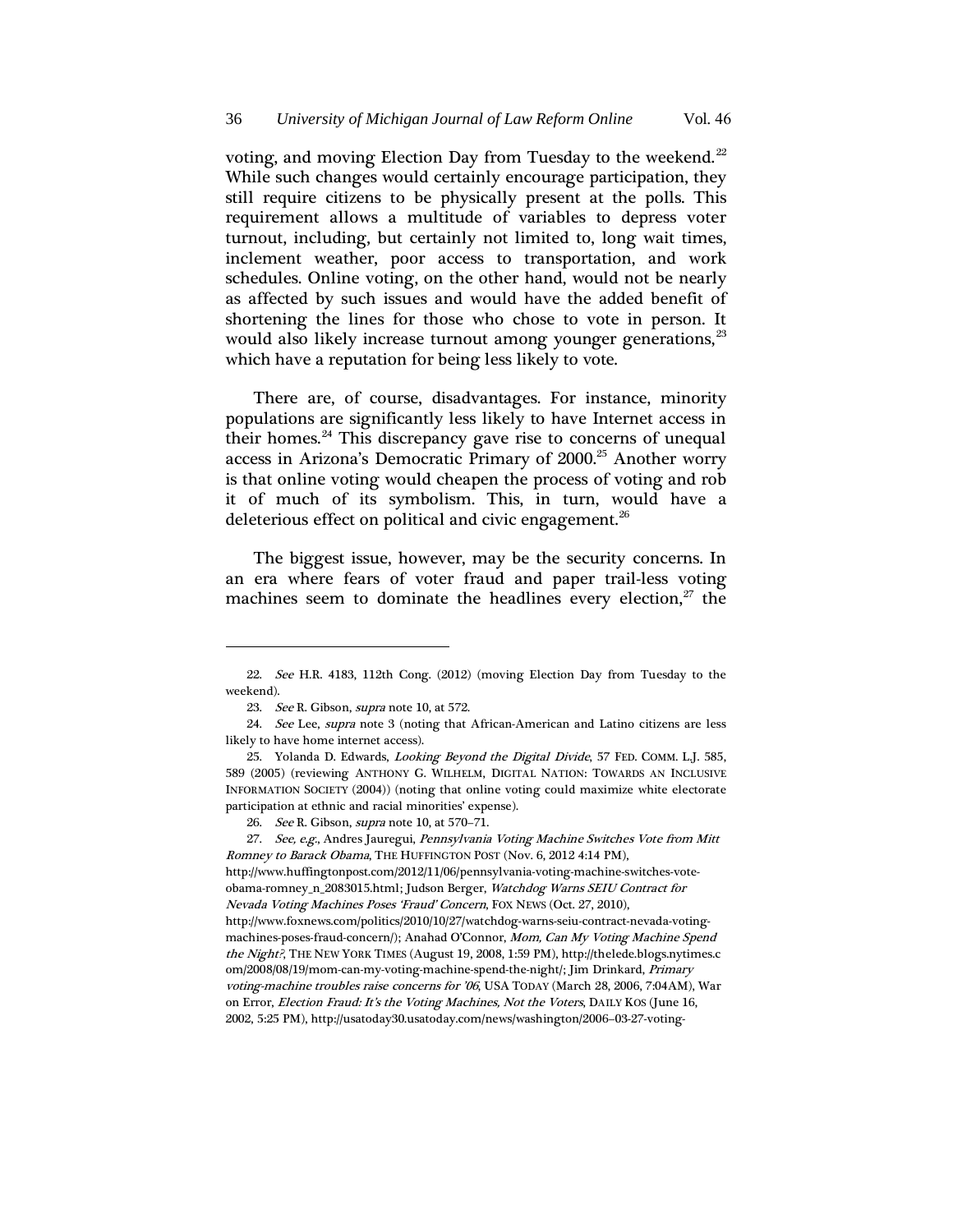idea of trusting one's constitutionally protected vote to a website sparks immediate distrust. In an article on online voting in light of Arizona's experiment, Rachel Gibson noted three categories of security concerns: (1) ensuring that voters are who they claim to be (authentication); (2) ensuring that voters' ballots are kept secret (privacy/secrecy); and (3) ensuring that the votes are not tampered with (integrity).<sup>[28](#page-5-0)</sup> These types of problems still animate the discussion of online voting today. In a follow-up article on New Jersey's foray into civilian online voting in the wake of Hurricane Sandy,<sup>[29](#page-5-1)</sup> Lawrence Norden of the Democracy Project at New York University's Brennan Center for Justice stated flatly, "Anybody who has studied this issue will say we're not there yet for making this a really secure system … there's no question that we're not ready yet, as appealing as the idea might be, to allow people in large numbers to be voting by email."<sup>[30](#page-5-2)</sup>

Even if one takes Norden's assertion at face value, that does not mean we *won't* be ready. Cyber security will keep getting better, and, as technology moves forward, it will become easier to verify identity in a number of ways. For instance, webcams could be used to take voters' images before they vote, which could be matched against their driver's license (or state ID) photos before the vote becomes officially recorded. Alternatively, a state could try a variation of the system that Michigan uses for its State bar, whereby the state would give each voter a unique PIN to access the election website and vote.<sup>[31](#page-5-3)</sup> This PIN would be the voting equivalent of a social security number and could be entered along with the voter's date of birth in order to add another layer of security. These are just a couple of examples of how the system could be made to work.

<span id="page-5-0"></span>machines\_x.htm; http://www.dailykos.com/story/2012/06/16/1100628/-It-s-the-Voting-Machines-Not-the-Voters#.

<sup>28.</sup> See id. at 569–70.

<sup>29.</sup> G. Gibson, supra note 1.

<span id="page-5-2"></span><span id="page-5-1"></span><sup>30.</sup> Friess, supra note 18. While this Comment proposes the use of an election website as opposed to voting by email, similar concerns color the discussion of both concepts. See Joanna Stern, Election Day: Why You Cannot Vote Online or on the Internet Today, ABC NEWS (Nov. 24, 2012, 3:47 PM), http://abcnews.go.com/Politics/OTUS/election-day-voteonline-internet-today/story?id=17647954#.ULEudTkVcWF (quoting Avi Rubin of the Johns Hopkins University as saying, "[t]he biggest obstacle to voting on the Internet is the security problem").

<span id="page-5-3"></span><sup>31.</sup> See James C. Horsch & John T. Berry, New Technology Helps the State Bar Serve Members Better, Faster, 84 MICH. B.J. 36, 36–37 (2005).